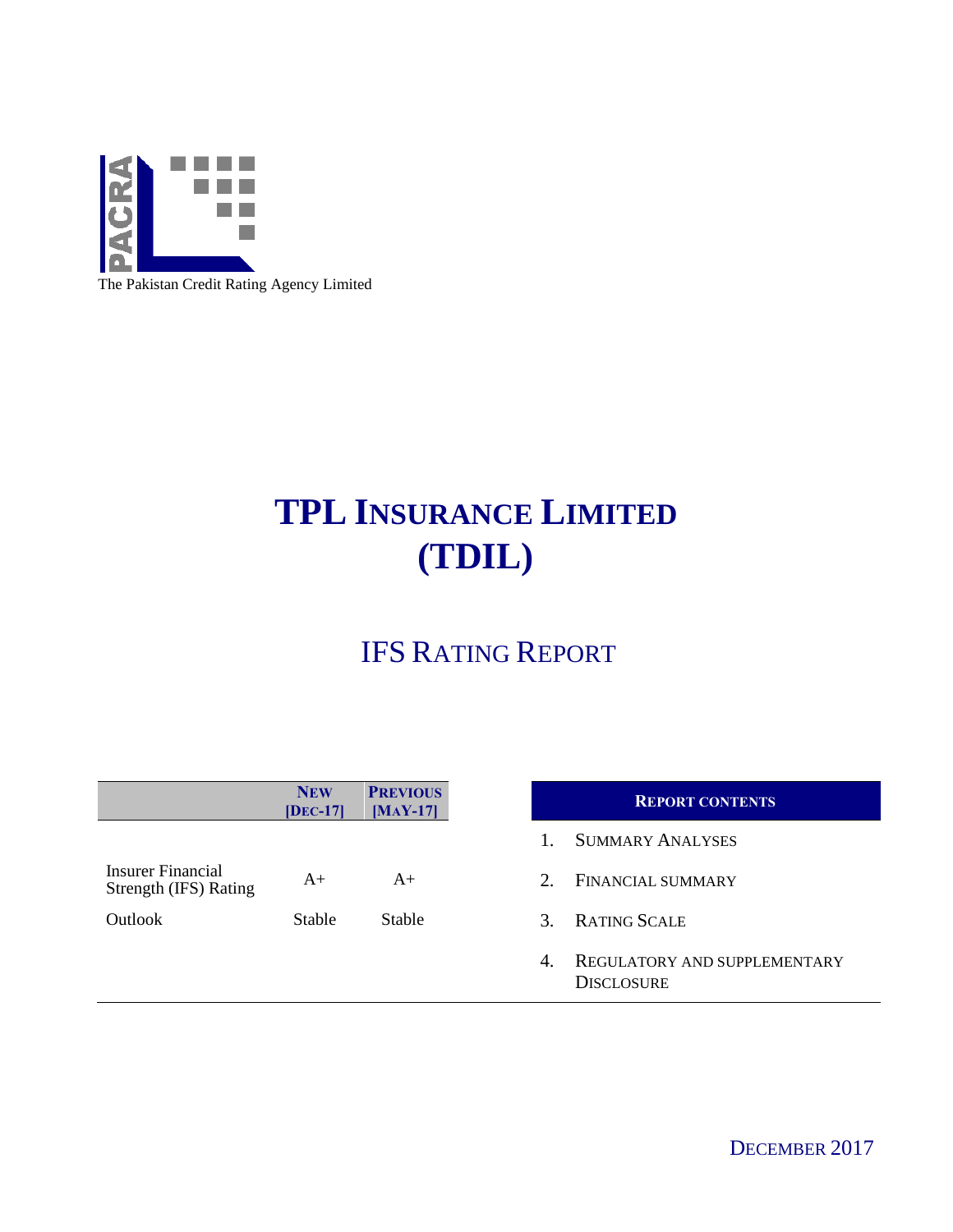

**The Pakistan Credit Rating Agency Limited**

### **Profile & Ownership**

- TPL Insurance Limited (TIL); formed in 1992, is listed on Pakistan Stock Exchange since Sep-11
- TPL Insurance is a subsidiary of TPL Corp. TPL Corp has 93% stake in TIL, this was as a result of reacquisition of Greenoaks Global Holding ltd( GGH) which previously held 69% shares in the company.

### **Management**

- The CEO, Mr. Saad Nisar, an MBA from IBA, has been on the position since Jan-09, and is supported by a team of experienced professionals
- Mr. Ali Hassan Zaidi has been promoted to the role of Head of Operations. Previously, he was the CFO of the company.
- Mr. Shehzad Dhedi joined in as the new CFO since November.

### **Business Risk**

- GPW of the company clocked in at PKR 1681mln for 9MCY17, showing high growth of 11%. The book is dominated by motor segment (91%), followed by fire  $(5\%)$ , health  $(2\%)$  and marine  $(2\%)$ .
- Motor segment cornerstone of the company rose by  $8\%$  contributing PKR1,530 to the top line, new segments, fire, marine and health added PKR 143mln in 1HY17 (9MY16: PKR 96mln)
- Loss ratio of conventional business remained stagnant at 42% (9MCY16:42%), while window takaful showed an impressive improvement in loss ratio of 56% (9MCY16: 76%)
- Expense ratio improved to 57% (1HCY16: 62%) on the back of higher net premium written in 9MCY17, resulting improved combined ratio 77% (9MCY16:102%)
- Conventional underwriting posted improvement with a profit of PKR 137mln, as against of PKR 82mln in 9MCY16; whereas, window takaful underwriting posted an underwriting loss of PKR 51 mln in participant's takaful fund and profit of PKR118 mln in Operator's fund
- Window takaful operations post a consolidated profit of PKR 67.5mln (OF: Profit of PKR118.3 mln, PTF: Loss of PKR50mln, improving participant's takaful fund from PKR 69mln in 9MCY16 on account of increased contribution written
- Net Investment income (9MCY17: PKR 22mln), mainly comes from stable stream of bank deposits carrying low financial risk-supports bottom-line

#### **Business Strategy**

- TDIL envisages to continue expansionary stance and improve its standing in the industry
- The underwriting strategy for corporate is conservative while retaining small proportion on net account, wherein, focus on profitability remains important

#### **Financial Risk**

- TDIL's investment book (PKR 1,601mln) constitutes 1.4times of its equity base at end-Sep17
- Predominant portion has been deployed in liquid avenues (PKR 1,501 mln), mainly in Term Deposits in banks, reflecting risk averse strategy of sponsors
- Liquidity cover to claims liability, currently at robust level (times), provides cushion for ongoing expansion as the company underwrites larger risks in fire and marine
- Reinsurance arrangements are with reputable reinsurers; Trust Re (rated 'A- by AM Best) and Hannover Re (rated 'AA-' by S&P)

### **GENERAL INSURANCE**

### **RATING RATIONALE**

The rating reflects established position of the company in its niche market personal line auto insurance. The company has been sustainably augmenting its market positioning. Third largest player in motor segment, TIL holds substantial share in industry's GPW of the segment. Advanced technology infrastructure has continued providing an edge to the company amidst high competition. Rolling out new business strategy, the company launched corporate line insurance in fire and marine segments. With structured efforts, TI intends to fortify its inroads in commercial lines. This has added diversity to product slate of TIL. Capitalizing on strong foothold in niche market Direct Insurance TIL is establishing relationships with intermediaries; bankers and auto manufacturers. Window takaful volumes are growing, though profitability is yet to materialize in this segment. With rise in business size, the underwriting profitability must transpire. Currently, the financial risk profile is equipped with sound liquidity, however, needs to be monitored carefully as the company takes the trajectory of growth

### **KEY RATING DRIVERS**

The rating is dependent upon the company's ability to increase its system share, in line with expansion strategy, thereby, adding diversification to revenue stream. Translation of the same in the form of enhanced profitability is beneficial. Cohesiveness and sustainability in the management team is important. At the same time, the absolute & proportional size of liquid as well as earning investment book is essential.

### **INDUSTRY SNAPSHOT**

Pakistan's general insurance has witnessed continuous growth (CAGR 4 years 12%). While conventional segments of fire and motor growth has been driven by private sector credit off take by the banks, the miscellaneous segment has seen largest growth in non-conventional avenues; health, crop, livestock, etc. The industry is exploring various untapped avenues, while upgrading its operating platform.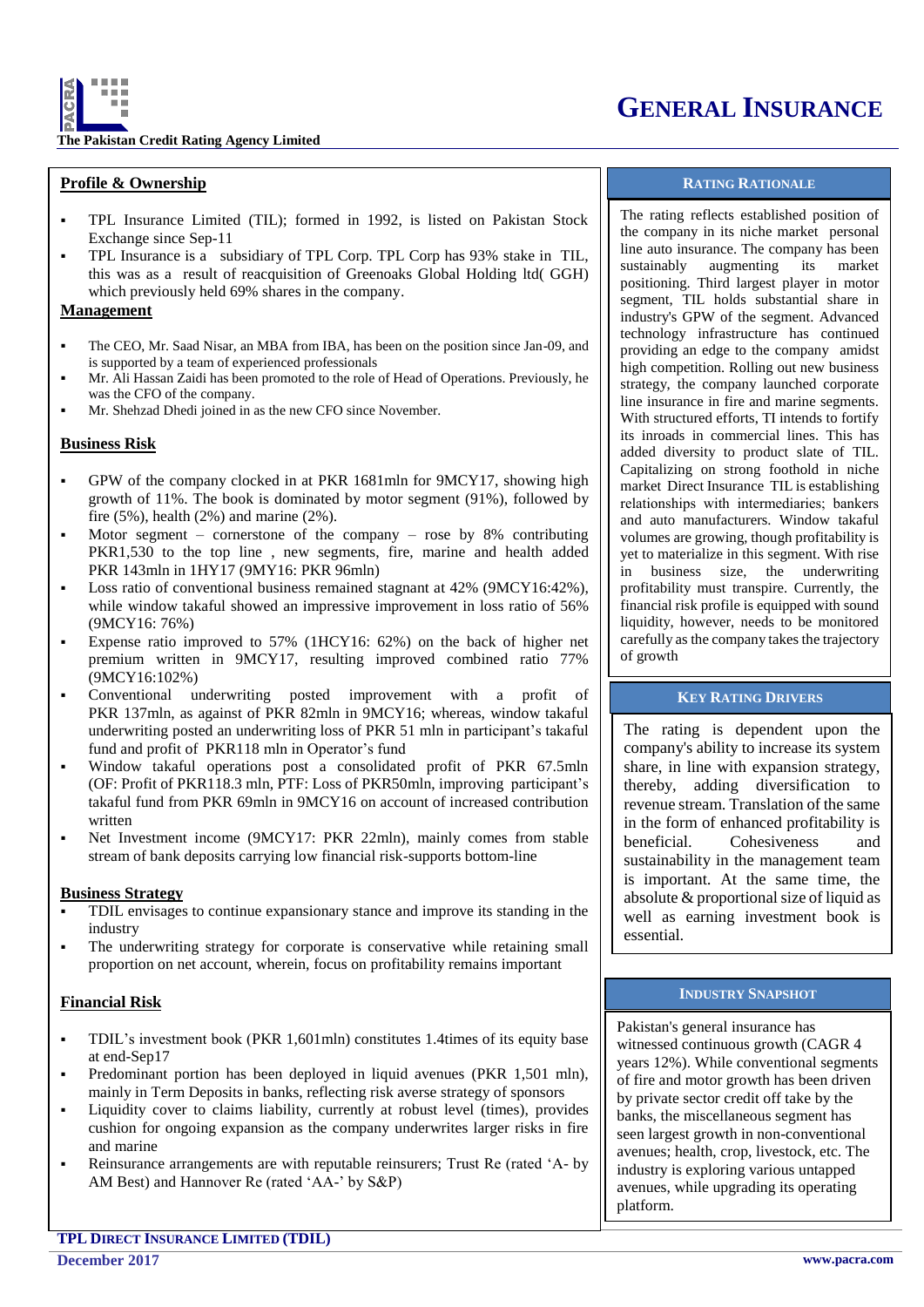

### **The Pakistan Credit Rating Agency Limited**

**TPL Direct Insurance Limited (TDIL)**

| <b>BALANCE SHEET</b>                  | 30-Sep-17     | 31-Dec-16      | 31-Dec-15      |
|---------------------------------------|---------------|----------------|----------------|
|                                       | <b>9MCY17</b> | <b>Annual</b>  | <b>Annual</b>  |
| <b>Investments</b>                    |               | <b>Audited</b> | <b>Audited</b> |
| Liquid Investments                    | 1,501         | 1,295          | 961            |
| Other Investments                     | 100           | 75             | 210            |
|                                       | 1,601         | 1,370          | 1,170          |
| <b>Insurance Related Assets</b>       | 531           | 381            | 199            |
| <b>Other Assets</b>                   | 1,532         | 822            | 680            |
| <b>TOTAL ASSETS</b>                   | 3,664         | 2,573          | 2,049          |
| Equity                                | 1,137         | 1,116          | 975            |
| <b>Underwriting Provisions</b>        | 1,271         | 1,053          | 795            |
| <b>Insurance Related Liabilities</b>  | 431           | 272            | 200            |
| Other Liabilities                     | 752           | 132            | 80             |
| <b>TOTAL EQUITY &amp; LIABILITIES</b> | 3,664         | 2,573          | 2,049          |
| <b>INCOME STATEMENT</b>               | 30-Sep-17     | 31-Dec-16      | 31-Dec-15      |
| <b>Gross Premium Written (GPW)</b>    | 1,681         | 1,796          | 1,635          |
| Net Premium Revenue (NPR)             | 1,554         | 1,558          | 1,421          |
| Net Claims                            | (699)         | (686)          | (691)          |
| Net Operational Expenses              | (519)         | (931)          | (887)          |
| UNDERWRITING RESULTS                  | 336           | (59)           | (157)          |
| <b>Investment Income</b>              | 22            | 58             | 47             |
| Other Income/ (expense)               | (66)          | 62             | 102            |
| <b>PROFIT BEFORE TAX</b>              | 291           | 61             | (8)            |
| <b>RATIO ANALYSIS</b>                 | 30-Sep-17     | 31-Dec-16      | 31-Dec-15      |
| <b>Underwriting Results</b>           |               |                |                |
| Loss Ratio                            | 45%           | 44%            | 49%            |
| <b>Combined Ratio</b>                 | 77%           | 104%           | $111\%$        |
| <b>Performance</b>                    |               |                |                |
| <b>Operating Ratio</b>                | 79%           | 97%            | 100%           |
| <b>Investment Yield</b>               | $1\%$         | 5%             | 6%             |
| <b>Liquidity &amp; Solvency</b>       |               |                |                |
| Liquidity Ratio - times               | 5.4           | 6.8            | 5.5            |